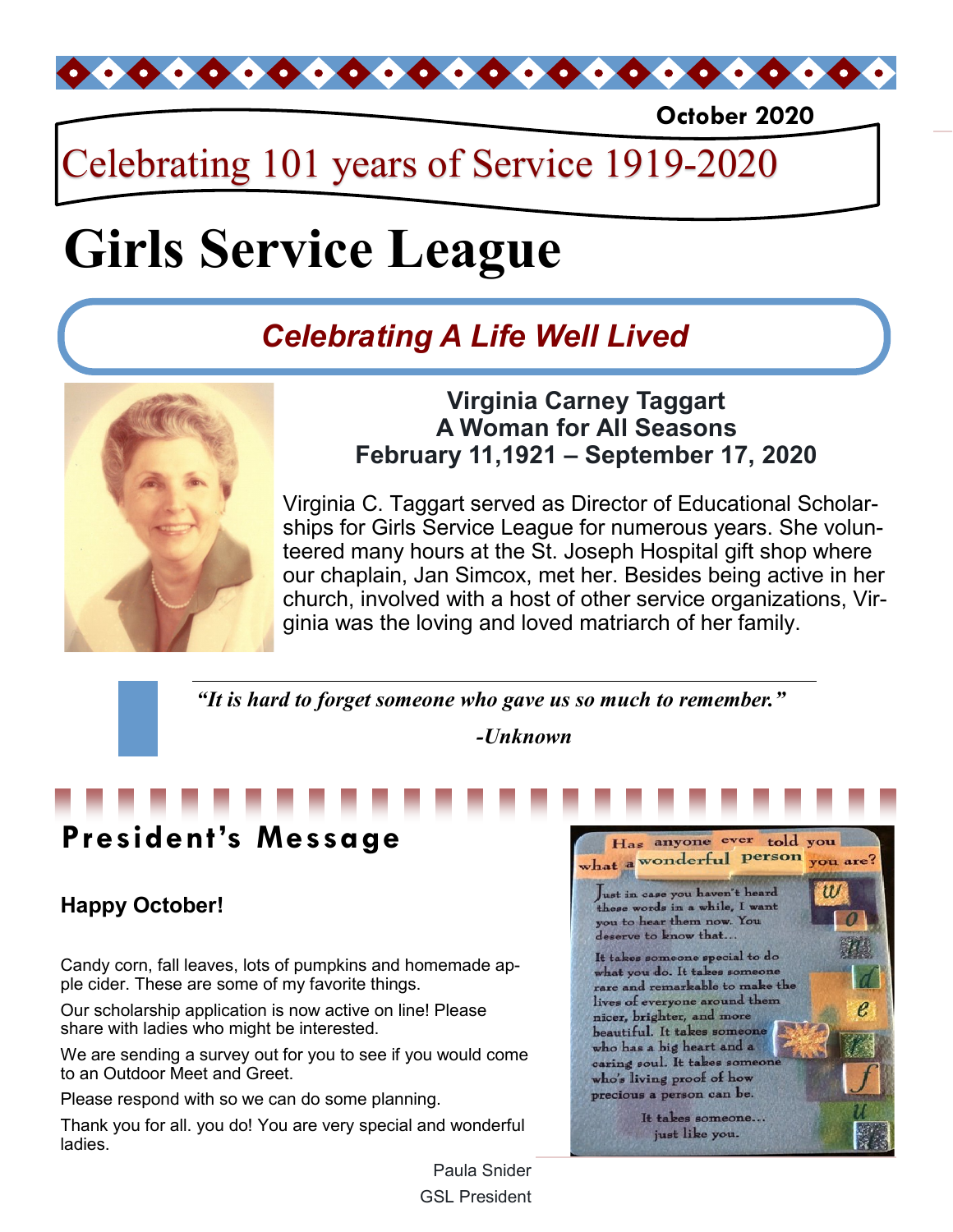



Would you attend a mask wearing social distance outdoor event with other GSL members? If so, box lunches would be ordered for all who attend. Please send your response to the GSL email address by Oct. 28.



Reply to: [girlsserviceleague@att.net](mailto:girlsserviceleague@att.net)

| Start |  | Ξ |
|-------|--|---|
|       |  |   |
|       |  |   |
|       |  |   |
|       |  |   |

### WEBSITE

#### **[WWW.GIRLSSERVICELEAGUE.COM](http://WWW.GIRLSSERVICELEAGUE.COM)**

As of October 1,2020, the updated GSL scholarship application is on our website. If you know of any high school graduates, college students or women returning to college interested in applying for a Fall 2021 scholarship, please refer her to the website for information or call the office for more information as needed. The deadline for all applications to be in the GSL office is Thursday, January 21,2021.

#### **October - Breast Cancer Awareness Month(BCAM)**

Breast Cancer Awareness Month was created to increase global awareness of breast cancer. In 1952, the first peer to peer group called Reach to Recovery was formed. The first organized effort to bring attention to breast cancer occurred as a weeklong event in October 1985. The international symbol is the color pink. In the 1990s the pink ribbon stood as a primary emblem of support. The mission of BCAM is to help those affected by breast cancerthrough early detection, educational and support services.

#### **The 4 W's**

As fall and winter approach and a second wave of the corona virus is predicted, consider practicing the **4 W's** to stay healthy. No, not Whoopi, Wynonna,Wendy or Willette. The **4 W's** are:

**W**ear a mask

**W**atch your distance

**W**ash your hands

**W**indows -open windows as the weather gets cooler on a regular basis to get fresh air into your home, even if it means wearing a sweater.

-taken from *TODAY SHOW*, Dr. John Torres, Sept. 15, 2020

Let's add a **5 th W** for GSL members....**W**rite with your own pen/pencil when needed.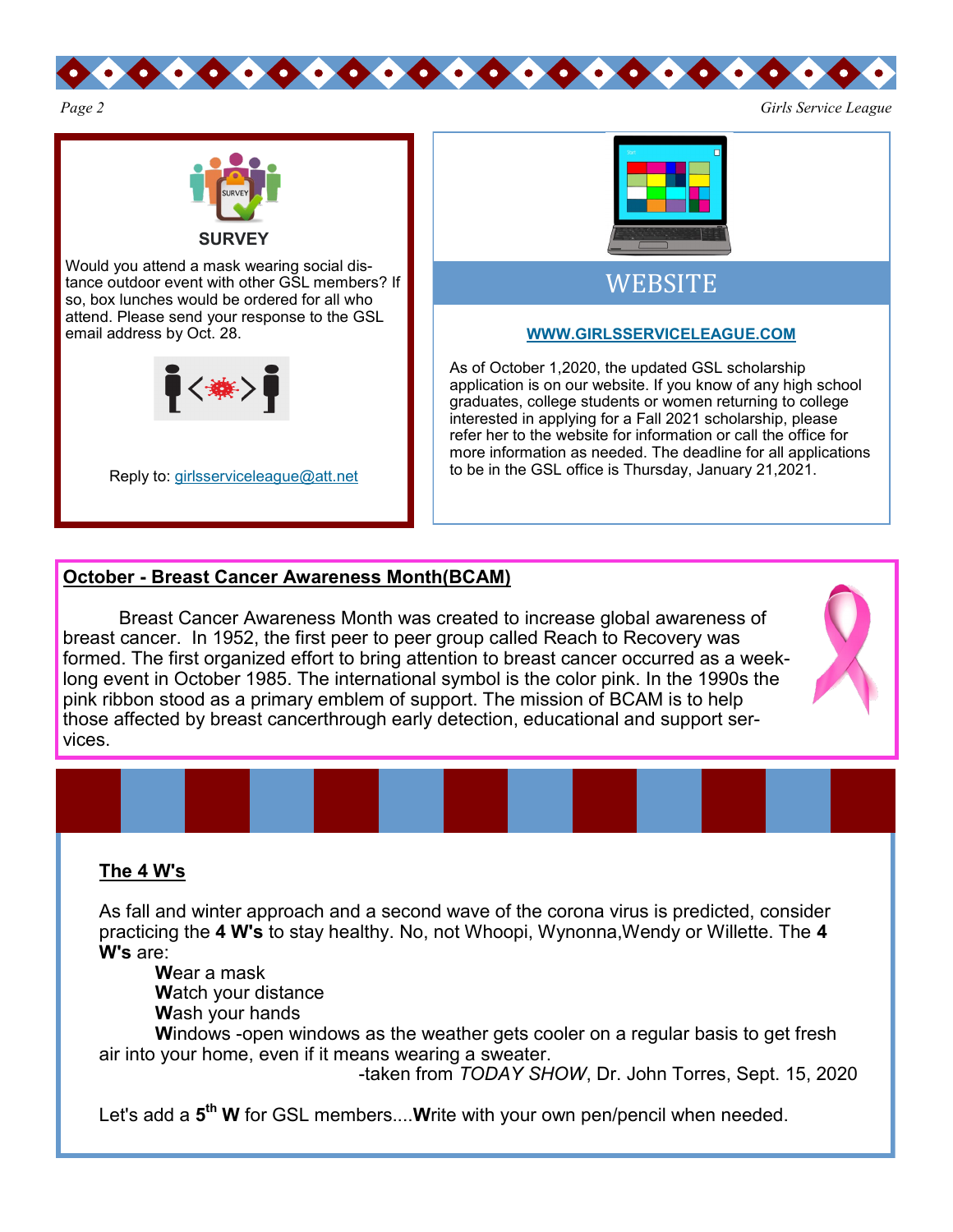

**ALL TREATS....NO TRICKS. What is your favorite Halloween treat (candy, cookie, beverage and/or snack) and why is it your favorite?**

*Paula's combo of peanuts plus candy corn!*

**Claudia Coggins**

*Interesting question! I had two favorites as a younger person. #1 was Candy Corn, because of the colors and the shape. I would fill my mouth so full, that I could not control the saliva and it would drip out of the sides of my mouth. Made me very disappointed because of losing some of* 

*that great taste. #2, Jellybeans came in second and I would try to eat as many as I could, getting them in my teeth and they would last much longer. I remember trying to peel off the outside of some of them one time, with my teeth, to expose the gummy inside then, eat that part last, yummmm!*

**Jan Simcox**

*I like candy corn. Did not enjoy it as a child so really loving it now. You can eat it and decorate with it!* 

**Judy Albright**

*That is easy. Candy corn, salted peanuts, and red hots. Yummy. Those treats remind me of childhood fun.*

**Paula Snider**

*Candy Corn mixed with Planters salted peanuts. I like the blend of the sweet and salty taste. I have had candy corn on Halloween all my life.* Sue Nivens

*3 Musketeers Fun Size candy bar.....hands down....my guilty pleasure! We haven't had Trick or Treaters in several years, but I keep a bag on hand "just in case"!*

**Terri Harse**

*My favorite Halloween treat is chocolate candy like a Kit Kat or Nestle rice crispy chocolate. It's my favorite because it reminds me of my childhood and just being a kid. Nowadays, my favorite treats are fruits and veggies.* 

**Jennifer Davis**

#### **Message from Jan—**

Please contact your chaplain at [jean](mailto:jeanettesimcox@hotmail.com)[ettesimcox@hotmail.com](mailto:jeanettesimcox@hotmail.com) if you know of anyone who has had surgeries, illness, family loss, or just needs to have a friendly card. Cards have been going out to nursing home residents. Two were returned, address changed -and not updated with GSL.

So please call or send an email to GSL to update your address /phone number. A family member can do the update for you, if you are unable

*Jan Simcox- GSL Chaplain jeanettesimcox@hotmail.com*

#### **LORD,**

*Many people have become discouraged about how long this Pandemic has hung over our heads. We have had many restrictions, some lifted, only to be reset, when people forget to be cautious and adhere to the rules of the mask and the hand sanitizer. Nevertheless, we will get through it because of our leaders and scientific information, and through faith in our Lord. He will take care of us and ease our fears.* 

*Prayer*

*We thank you, for the loyal members of the Girls Service League, who give of themselves so unselfishly. And let us continue to be in support of one another, as we help to reach out to our young women and offer higher education to those who might need extra support.* **AMEN**



## **October Celebratory Days!**

-World Smile Day -Cinnamon Roll Day -Be Nice Day -National Angel Food Cake Day -Southern Food Heritage Day -National Gumbo Day -Train Your Brain Day -Make New Friends Day -Evaluate Your Life Day -National Nacho Day -National Pumpkin Day -America Beer Day -National Chocolate Day -Halloween